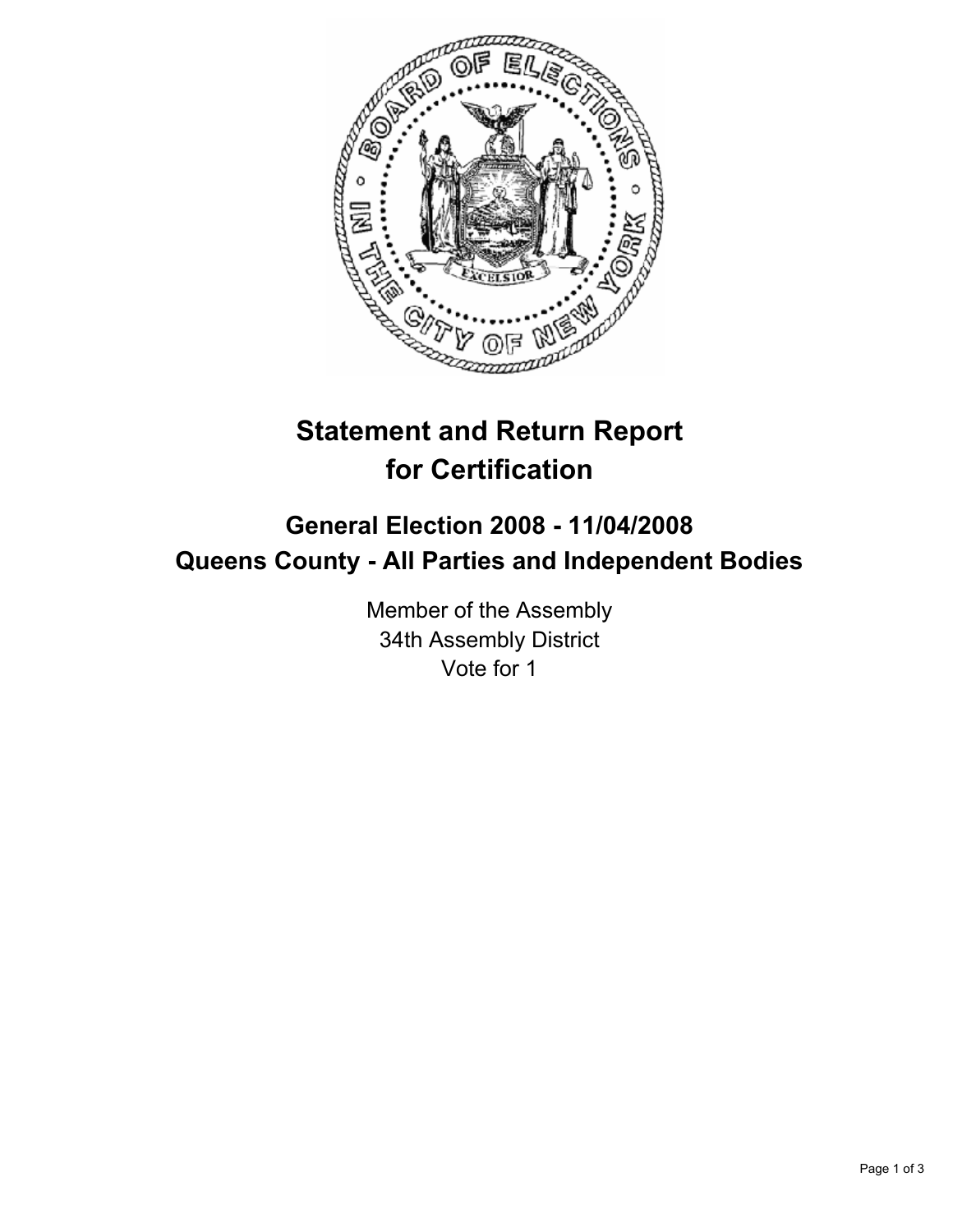

## **Assembly District 34**

| PUBLIC COUNTER                   | 25,309 |
|----------------------------------|--------|
| <b>EMERGENCY</b>                 | 33     |
| ABSENTEE/MILITARY                | 498    |
| AFFIDAVIT                        | 925    |
| <b>Total Ballots</b>             | 26,952 |
| MICHAEL G DENDEKKER (DEMOCRATIC) | 14,921 |
| ANDREW D VAN HUELT (WRITE-IN)    |        |
| <b>Total Votes</b>               | 14,922 |
| Unrecorded                       | 12,030 |
|                                  |        |